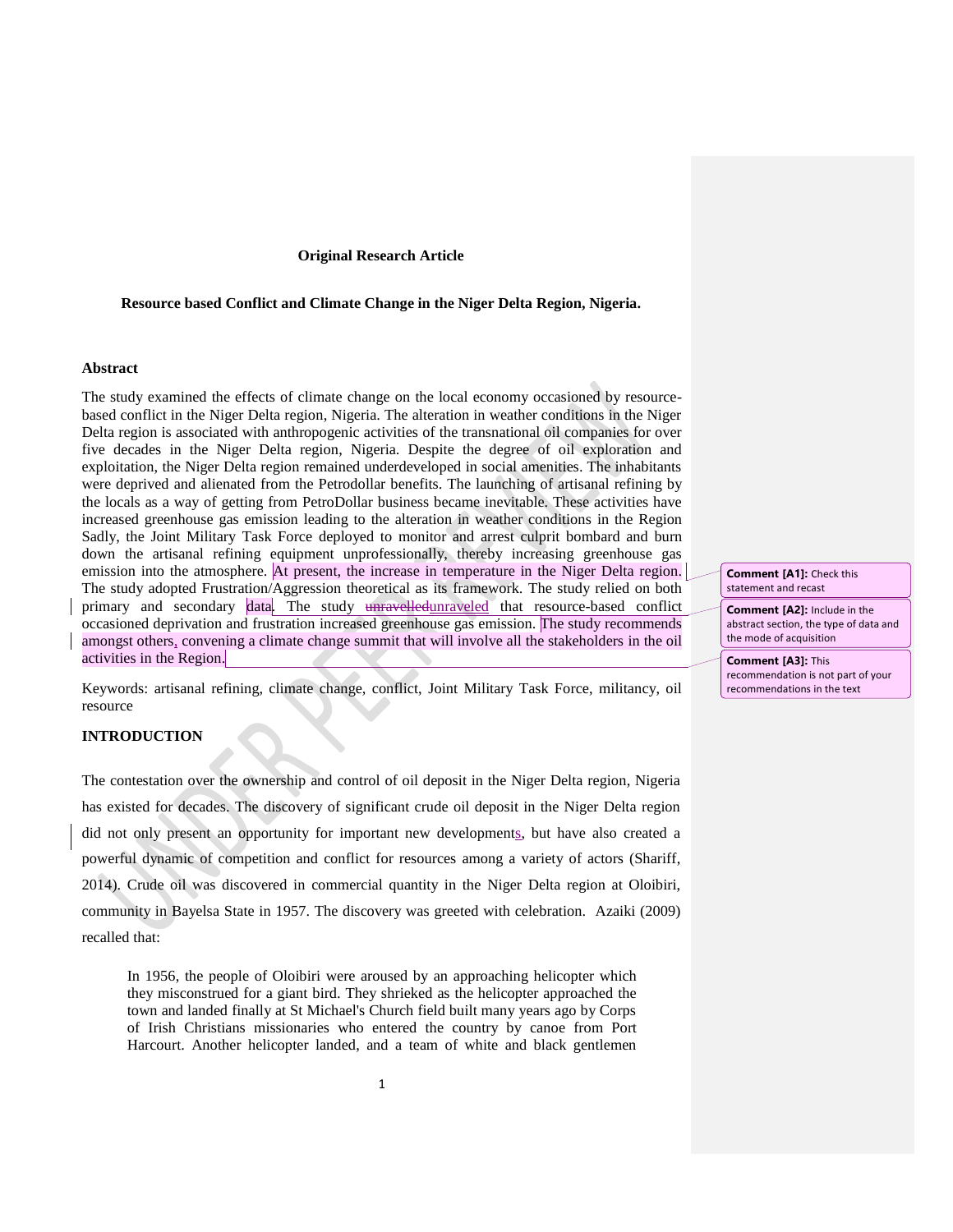came out of the helicopters. Each of the men wore a logo of the Shell D'Arcy Development Corporation. The natives rushed out in excitement with songs and applause, welcoming the strangers. These men moved straight to the house of the traditional Chief of Oloibiri, His Royal Highness, Chief G.I. Amangala and they discussed behind closed doors.

Some days later, "the white men came back to Chief Amangala's house screaming with joy "We've got oil! We've got oil! The natives who went to the river saw the river black and out of ignorance started pouring the water on their head and body and hailed the white men. The next stage was the clearing of a thick bush of about four hundred (400) square metres (seismic deforestation) between Oloibiri and Otuabagi" (Azaiki, 2009). Thereafter, the Niger Delta communities became hot-bed for aggressive exploration and plundering of crude oil resources, leading to the disarticulation of livelihood and the ecological degradation of the region emanating from gas flare, blowout, seismic and oil-spill deforestation.

Not long, agriculture that was the mainstay of Nigerian economy was abandoned for crude oil. Hence oil politics became state-centric in Nigeria, especially after the demise of the First Republic in 1965 and subsequent enthronement of military regimes. Watts (1992) in Adunbi (2018, p. 638) stated that "it is entwining Nigeria within global circuits of transnational capital and transforming of the class character of the Nigerian state from one of dependence on peasant surplus, into one of an entire-state where oil rents are redistributed through an expanded and highly centralized bureaucracy. As a transition community around which state bureaucratic process is centralized, oil is transformed into a national treasure that must be protected and fought for." This became the reason for the enactment of various laws, which placed a crude oil deposit on the Exclusive List of the Nigerian state. Adunbi (2015) and Apter (2005) in Adunibi (2018) noted that:

Since Boro's death, new laws were enacted (Decrees 11 and 13 of 1970 and 1971 and the Petroleum Act of 1969) that transformed ownership of land, water, and resources as well as absolute control of the industry to the federal government of Nigeria. This transformation completely transformedchanged the social landscape of the country from an economy that is dependent on a peasant agricultural production based on regional specialization-cocoa in the west, peanuts in the north, and palm oil in the east-to one dependent oil.

At present, the Niger Delta ecosystem is one of the worst-hit of the adverse effects of global warming. The Niger Delta economy is mainly characterized by peasant agriculture, fishing, and forest resources, which have been their main sources of livelihood before the discovery of crude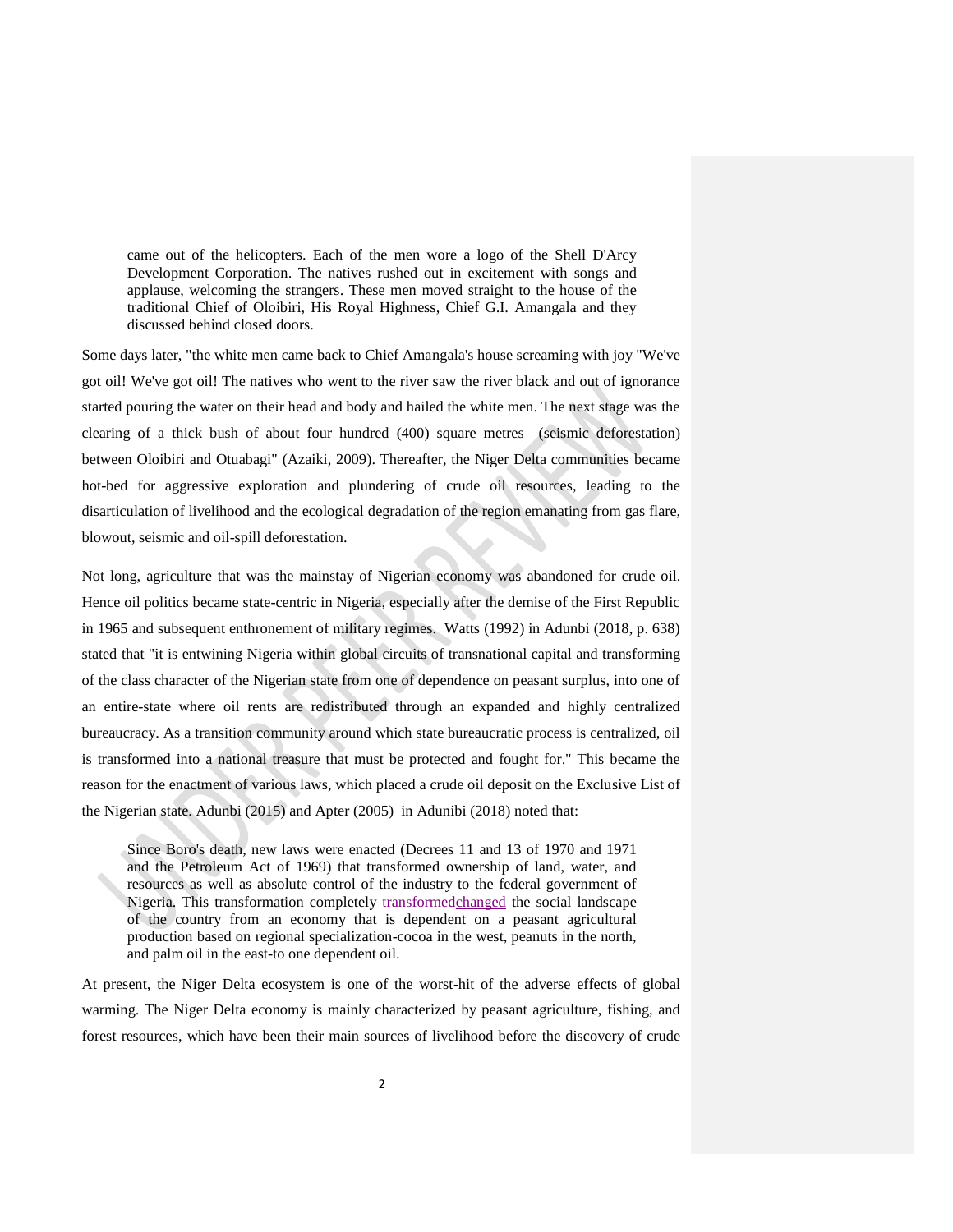oil (Ogele, 2020). The effect of climate change in the Niger Delta region has pushed greater percentage of her inhabitants into abject poverty. The government is rhetorical and adamant to attending to the socio-economic challenges occasioned by climate change.

The continuous neglect and deprivation of access to petrodollar benefits led to the antithesis between the Niger Delta inhabitants and the oil companies backed by the federal government in the Region. The aftermath of this struggle is the launching of the artisanal refining of crude oil, which became another source of greenhouse gas emission in the Niger Delta Region. The artisanal refining enterprise, however, received a morale-boost from the oil-bearing communities, but unbeknown to them of its environmental impact. Ikanone, Egbo, Fyneface, Oduma and Ebimondikonyo (2014) revealed that "during the refining process, the air around the operation usually turns dark with thick fumes. Carbon-based gases are consistently discharged into the atmosphere during the boiling process with all the consequences that this has for global warming and the phenomenon of climate change."

The Hydrocarbon Act of 1965 in Nigeria disallows any individual or group of individuals, other than the federal government to refine crude oil. In a bid to enforce the Hydrocarbon Act of 1965, more harm is caused to the environment arising from the unprofessional destruction of artisanal refining equipment by security agencies deployed to enforce oil-related laws. It is imperative to note that the protracted oil-related conflict between the Nigerian State (security agents) and the oil companies on one hand and the alternate violent groups (Niger Delta Militia) on the other hand have led to an increase in the greenhouse gas emissions resulting from the explosion of oil installations by the militant groups and the burning down of artisanal refineries by the Joint Military Task Force (JTF). Given the above, the study examined the effects of resource-based violence on climate change resulting in increase in temperature, sea rise level, among others, in the Niger Delta region, Nigeria.

## **Conceptual Review**

# **Resource Conflict**

Conflict is better understood from the point of interaction of interdependent individuals who perceive irreconcilable goals, scarce resources and interference from others in achieving their aims and at times. Conflicts grow, intensify, and widening by drawing in other interested parties **Comment [A4]:** recast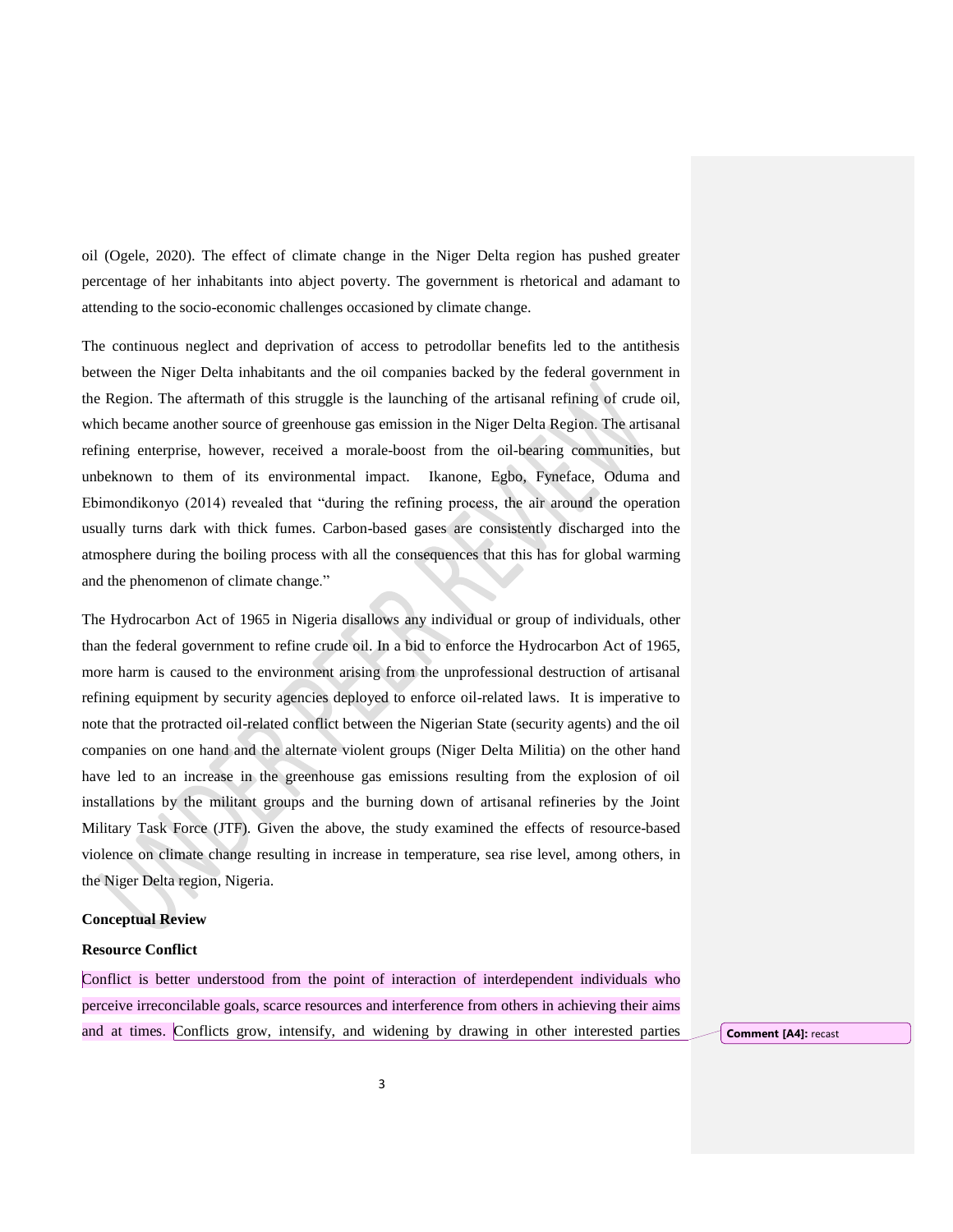(Ogele, 2021).This also includes contestation over scarce resources. Ross (1999) argued that resource-based conflict can be understood as perceived divergence over access and control of the available natural limited resource as both parties believe that their aspirations can note be achieved concurrently. A natural resource is a natural wealth extracted from the earth as a raw material that is used to meet human needs. It occurs within the environment in their unique and natural form, untouched by humanity. The competition over natural resource ownership exposes countries to volatility, which adversely impact on the economic growth. The fight to have control over natural resources by Individuals and government could metamorphose to militarization (Dobbs, 2013). Armed conflicts have strong link to natural resources exploitation, which in many cases have led to intensify or sustainable violence. Mansoob (2004) suggests that "countries with weak institutions of conflict management as well as high income equality are less able to withstand economic shocks and experience growth failure as they are not are unable to contain the resulting social pressure and distributional conflict." This assertion was collaborated in Lulaja (2010) piece when he observes that "natural resources do play a vital role in violent conflict especially those that are easily extractable as they do not have a huge cost on the extracting party." Lulaja disclosed that one of the driving factors in how natural resources create conflict between the illegal miners and the government. He revealed that location of natural resources "close to communities and their easy accessibility in the geographical area make conflicts double their period of occurrence and prolong the conflict as the [resource] provide a source of funding in terms of mining equipment and transport facilities for easy access and selling."

# **Climate Change**

The climate change emanates from greenhouse gas emission occasioned by the increase in anthropogenic activities. Harris, Roach and Anne-Marie (2017) disclosed that "the global greenhouse effect, in which the earth's atmosphere acts like the glass in a greenhouse… Clouds, water vapor, and the natural greenhouse gases, carbon dioxide (CO2), methane, nitrous oxide, and ozone allow inbound solar radiation to pass through but serve as a barrier to outgoing infrared heat. This creates the natural greenhouse effect, which makes the planet suitable for life. Without it, the average surface temperature of the planet would average around  $-18^{\circ}$  C (0° F), instead of approximately  $15^{\circ}C$  (60° F)." Every country to an extent emits greenhouse gases into the atmosphere, which is considered as the root cause of climate change. However, some countries emit more than others predicated on the fact that they are technologically advanced. The IPCC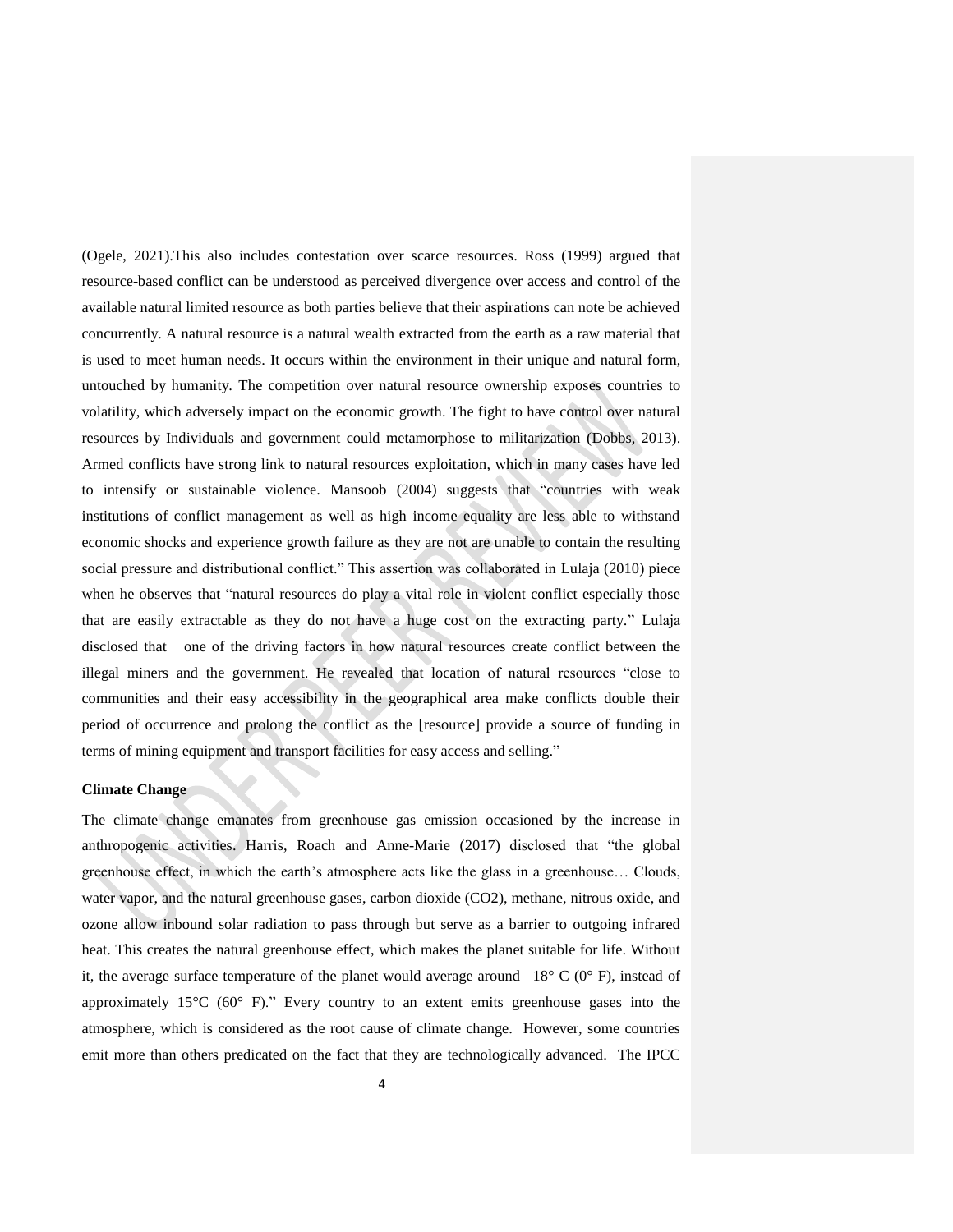Report (2007, p. 37) revealed that "human activities result in emissions of four long-lived GHGs:  $CO<sub>2</sub>$ , methane (CH<sub>4</sub>), nitrous oxide (N<sub>2</sub>O) and halocarbons (a group of gases containing fluorine, chlorine or bromine). Atmospheric concentrations of GHGs increase when emissions are larger than removal processes." At present, climate change "is perhaps one of the most serious environmental issues that the present world's population is facing though the issue is not new" (Rahman, 2012). The United Nations Agency known as the United Nations Framework Convention on Climate Change (UNFCCC) refers to Climate Change as a change of climate emanating from anthropogenic activities (IPCC, 2007). Hulme (2009) argued that "the physical climate change is a change at all time - scale and we humans have become an active agent of change. But this alteration in perspective did not happen instantly, and it was not driven purely by science." According to Handerson, Reinert, Dekhtyar and Migdal (2018) revealed that:

The Earth's average temperature has been increasing since the Industrial Revolution. Between 1880 and 2015, the average global surface temperature rose by 0.9oc (1.5off). In 2016, the Earth experienced its third conservative hottest year since record keeping began. There is a broad consensus in the scientific community that this warming has been largely driven by increases in the atmospheric GHGs, particularly carbon dioxide (CO2), methane (CH4), and nitrogen oxide (N2O). (Emission of GHGs [is] often measured in equivalent units of  $CO<sub>2</sub>$  emission, or CO2eq, by indexing the 100-year global warming potential of each gas to that of  $CO<sub>2</sub>$ ). GHG emissions have grown since the Industrial Revolution and were 60% higher in 2014 than they were in 1990.

Climate change has atmospheric values, periodic changes, and mid-annual changeability that is a likely frequency of weather. "Since 1880, atmospheric CO2eq concentration has risen from around 290 ppm to 430 ppm" (IPCC, 2014). The risk of global warming and the challenges of adaptation and mitigation cannot be continually viewed from natural science, especially the anthropogenic induced climate change. Hence, there have been several conferences to address climate change from the 1960s to date. They include the 1960s Environmental awakening, the 1972 Stockholm Conference on Environment, the greenhouse summer of 1988, the Paris Treaty of 2015, among others. Subsequently, the first major Intergovernmental Conference on climate change was held in Toronto with representatives from forty-eight nations. The Conference statement on 'The Change Atmosphere: Implications for Global Security' called for a 20 percent reduction in carbon emission from 1988 levels among the industrialized nations by 2005. Still, in 1988, the World Meteorological Organization formally approved, at its 40th Executive Council, the establishment of a new international scientific assessment panel to be called the IPCC.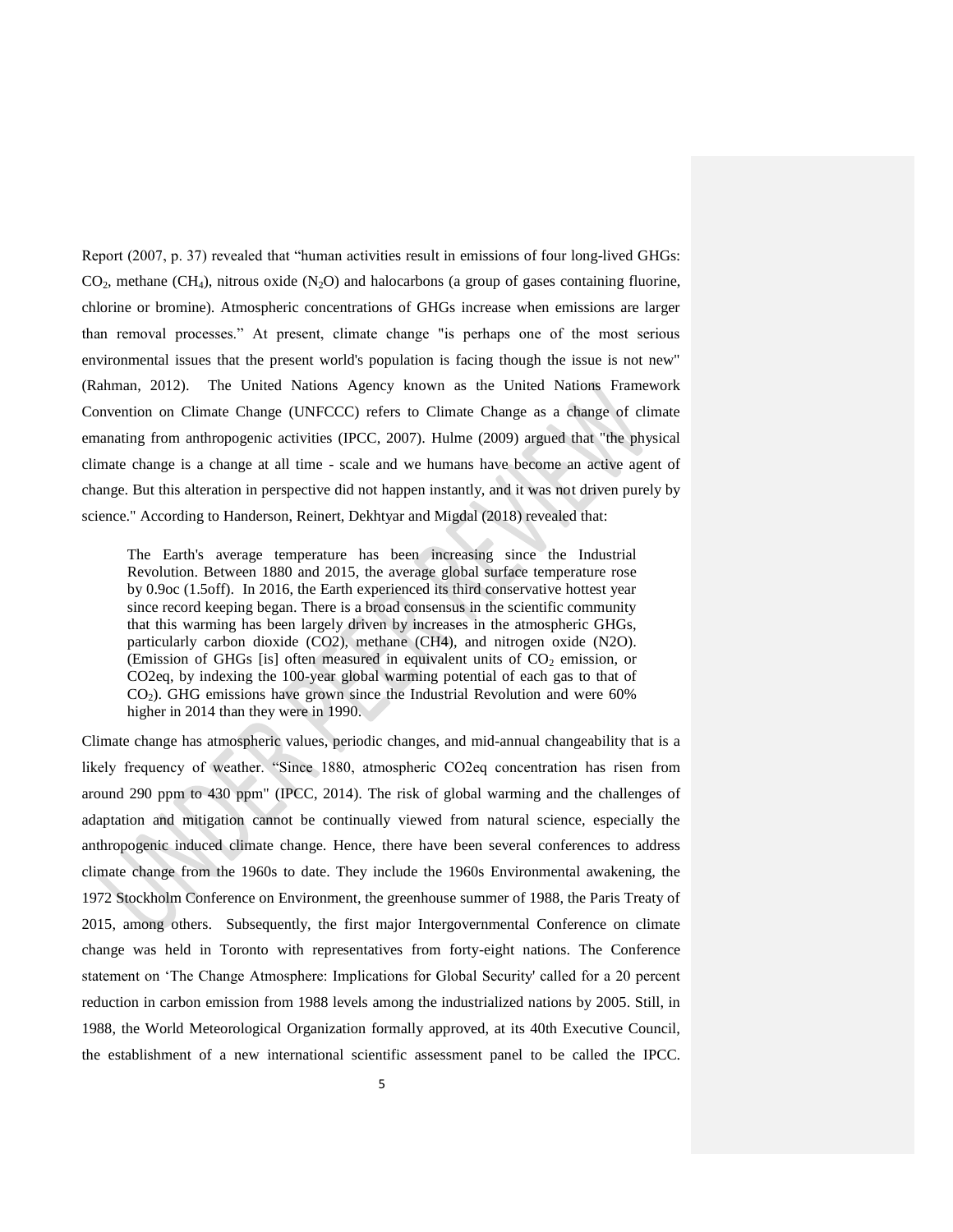However, the IPCC Reports have proven that climate change exists. These reports have attributed the recent alteration in the weather conditions to anthropogenic practices on climate variability observed a period.

## **Theoretical Framework**

The study adopted the frustration and aggression theory as its theoretical construct. The frustration and aggression theory were proposed by Dollard, Miller, Doob, Mowrer and Sears (1939), and further developed by Barker, Dembo and Lewin (1941) and Berkowitz, Lepinski and Angulo (1969). The frustration/aggression theory attempts to give reasons for the cause of violence in society. They buttressed that frustration appears when someone is denied from achieving certain goal, which brings out disturbed psychological balance and tension that can  $\Theta$ -exist through aggression directed towards the source of the frustration or an alternative target. The proponents argued that aggression is occasioned by frustration, but when the basis of frustration cannot be contested, then, the aggression is carried out on the vulnerable. Other proponents argued that frustration is a sufficient condition, but not a necessary one. They maintained that aggression is an aftermath of frustration, but may also occur otherwise. Frustration is necessary, but not adequate to be aggressive. Nevertheless, there can never be aggression if there was no frustration. Miller, Sears, Mowrer, Doob and Dollard (1941) noted that "aggression is one of several possible consequences of frustration."

The theory of frustration and aggression is relevant to this study because it defined the social relation between the federal government, oil companies on one hand, and the militants on the other hand. The two groups got frustrated to the point that they became aggressive in their actions that led to an increase in greenhouse gas emission in the Niger Delta region. For instance, the inhabitants of the Niger Delta are reacting out of frustration anchored oil exploration and exploitation in the region that have adversely impacted the eco-system leading to endemic poverty. The militants out of frustration vented the anger on several attacks on the oil wells/installations in the offshore and onshore within the Niger Delta region, which led to the increase in the circulation of carbon dioxide into the atmosphere. Besides, the explosion of oil well/installation, the overlords and others in the Niger Delta region established of artisanal refining camps where crude oil was locally refined and sold, which also contributed to the emission of greenhouse gas. On the other hand, the Special Task Force (JTF) unprofessionally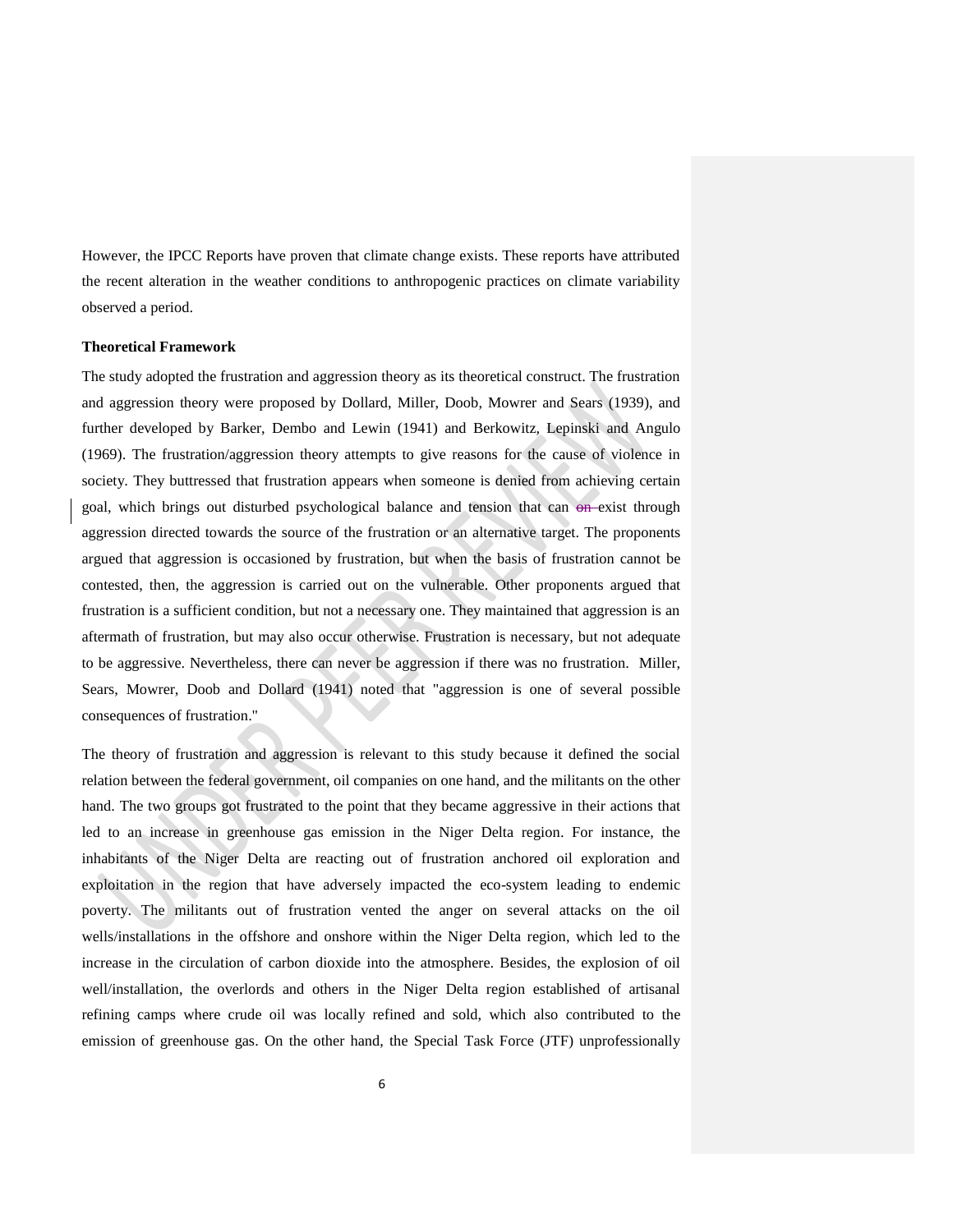destroys the artisanal refining equipment, thereby increasing the circulation of carbon dioxide, methane, among others in the atmosphere, which have contributed to climate change in the Niger Delta region.

## **Methodology**

The study adopted a descriptive research design. The study adopted triangulation method of data gathering techniques. The questionnaire was a structured and self-administered. The questionnaires were distributed in both Bayelsa and Delta State respectively. Four hundred structured questionnaires were randomly spread among gender. Three hundred and fifty-one questionnaires were retrieved. The questionnaire contained questions relating to peoples' perception on the impact of resource conflicts on the climatic conditions in the Niger Delta region. The study adopted the descriptive statistical technique using percentage and Pearson correlation coefficient to test the hypothesis.

# **Data presentation and analysis**

The sampled respondents using the qualitative and quantitative research techniques as discussed in methodology managed to establish that most of the respondents were males and that gender difference had a role to play in resource conflict. Moreover, response rate was high among the males as compared to the females. Deprivation and degradation of ecosystem in the Niger Delta region were major issues that triggered the resource conflict in the Niger Delta region. The data from the questionnaire are analyzed below:

|  |  |  |  | Table 1: Questionnaire Distribution based on Geographical Clusters |
|--|--|--|--|--------------------------------------------------------------------|
|--|--|--|--|--------------------------------------------------------------------|

| N <sub>0</sub> | Geographical Cluster in the four<br><b>States</b>                                                                                                 | <b>Issued</b><br><b>Ouestionnaire</b> | <b>Returned</b><br><b>Ouestionnaire</b> | <b>Percentag</b><br>e |
|----------------|---------------------------------------------------------------------------------------------------------------------------------------------------|---------------------------------------|-----------------------------------------|-----------------------|
|                | <b>Bayelsa State</b><br>Izon-Ere<br>Dadiowei<br>Obunagha<br>community in Yenagoa and Imiringi<br>Ogbia<br>LGAs<br>community<br>in<br>respectively | 200                                   | 178                                     | 0.51                  |
|                | <b>Delta State</b>                                                                                                                                | 200                                   | 173                                     | 0.49                  |

Ekpa in Effurun LGA, and Ugbokodo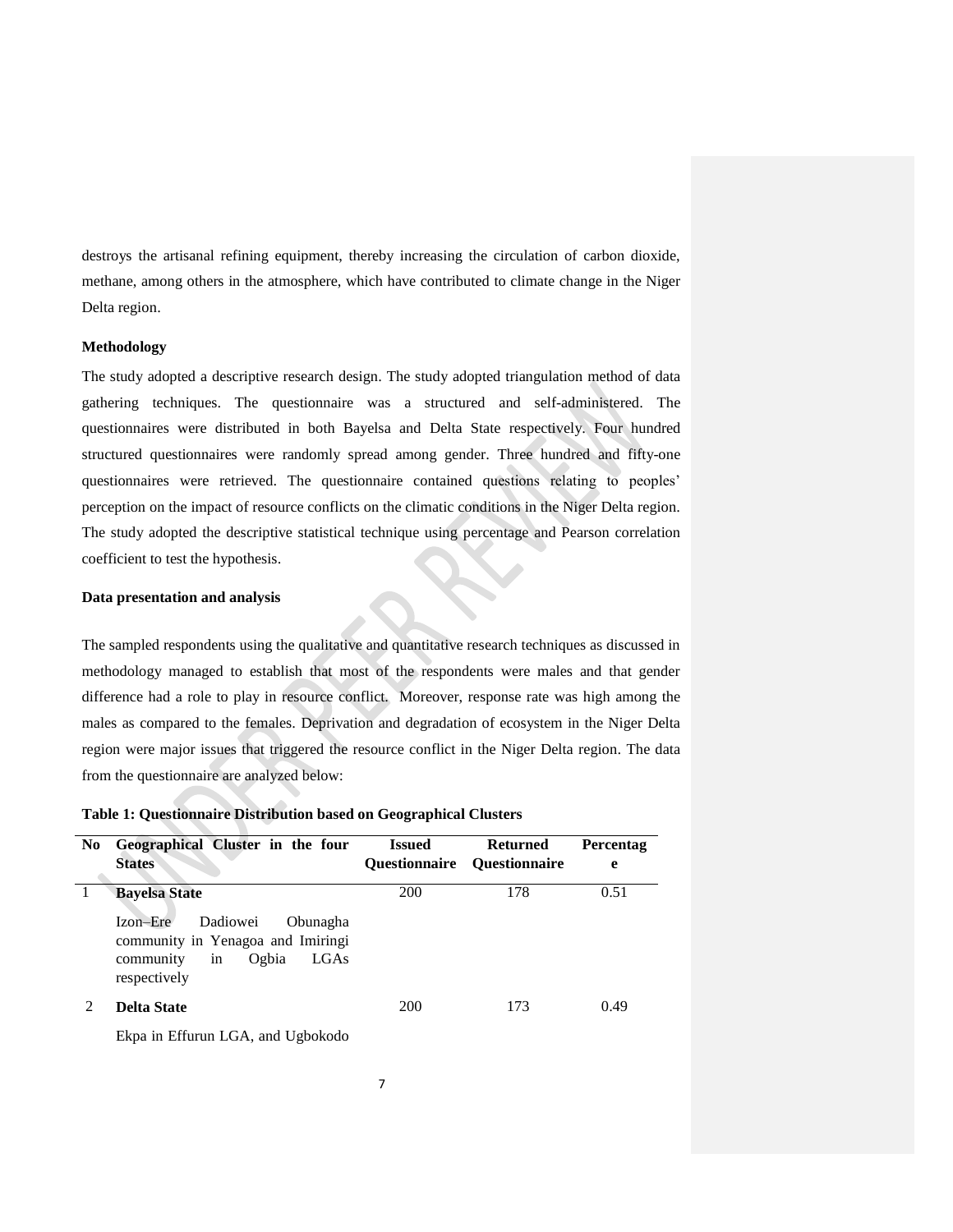communities in Okpe LGA

| <b>Total</b>                                                                                                                                                                                                                                                                                                                                                                                                                | 400 | 27<br>. .<br>$\sim$ Feb. 4. | 100 |
|-----------------------------------------------------------------------------------------------------------------------------------------------------------------------------------------------------------------------------------------------------------------------------------------------------------------------------------------------------------------------------------------------------------------------------|-----|-----------------------------|-----|
| $\alpha$ , $\beta$ , $\beta$ , $\gamma$ , $\gamma$ , $\gamma$ , $\gamma$ , $\gamma$ , $\gamma$ , $\gamma$ , $\gamma$ , $\gamma$ , $\gamma$ , $\gamma$ , $\gamma$ , $\gamma$ , $\gamma$ , $\gamma$ , $\gamma$ , $\gamma$ , $\gamma$ , $\gamma$ , $\gamma$ , $\gamma$ , $\gamma$ , $\gamma$ , $\gamma$ , $\gamma$ , $\gamma$ , $\gamma$ , $\gamma$ , $\gamma$ , $\gamma$ , $\gamma$ , $\gamma$ , $\gamma$ , $\gamma$ ,<br>001 |     |                             |     |

**Source:** Field Survey, 2021

As seen in Table 1 above, 400 copies of the questionnaire were distributed to respondents in four of the Niger Delta States in Nigeria, three hundred and fifty-one copies were retrieved.

|       |              | <b>Frequency</b> | Percent | <b>Valid Percent</b> | <b>Cumulative</b><br>Percent |
|-------|--------------|------------------|---------|----------------------|------------------------------|
|       | Male         | 206              | 58.7    | 58.7                 | 58.7                         |
| Valid | Female       | 145              | 41.3    | 41.3                 | 100.0                        |
|       | <b>Total</b> | 351              | 100.0   | 100.0                |                              |

**Table 2: Sex of Respondents**

**Source:** Field Survey, 2021

As explicit in Table 2 above, which indicated that 206 representing 58.7% are male, while 145 representing 41.3% are female.

# **Table 3: Educational Qualification**

|       |                      | <b>Frequency</b> | Percent | <b>Valid Percent</b> | <b>Cumulative</b><br><b>Percent</b> |
|-------|----------------------|------------------|---------|----------------------|-------------------------------------|
|       | No formal education  | 13               | 3.7     | 3.7                  | 3.7                                 |
| Valid | Primary School       | 13               | 3.7     | 3.7                  | 7.4                                 |
|       | High School          | 189              | 53.8    | 53.8                 | 61.3                                |
|       | Tertiary institution | 136              | 38.7    | 38.7                 | 100.0                               |
|       | <b>Total</b>         | 351              | 100.0   | 100.0                |                                     |

**Source:** Field Survey, 2021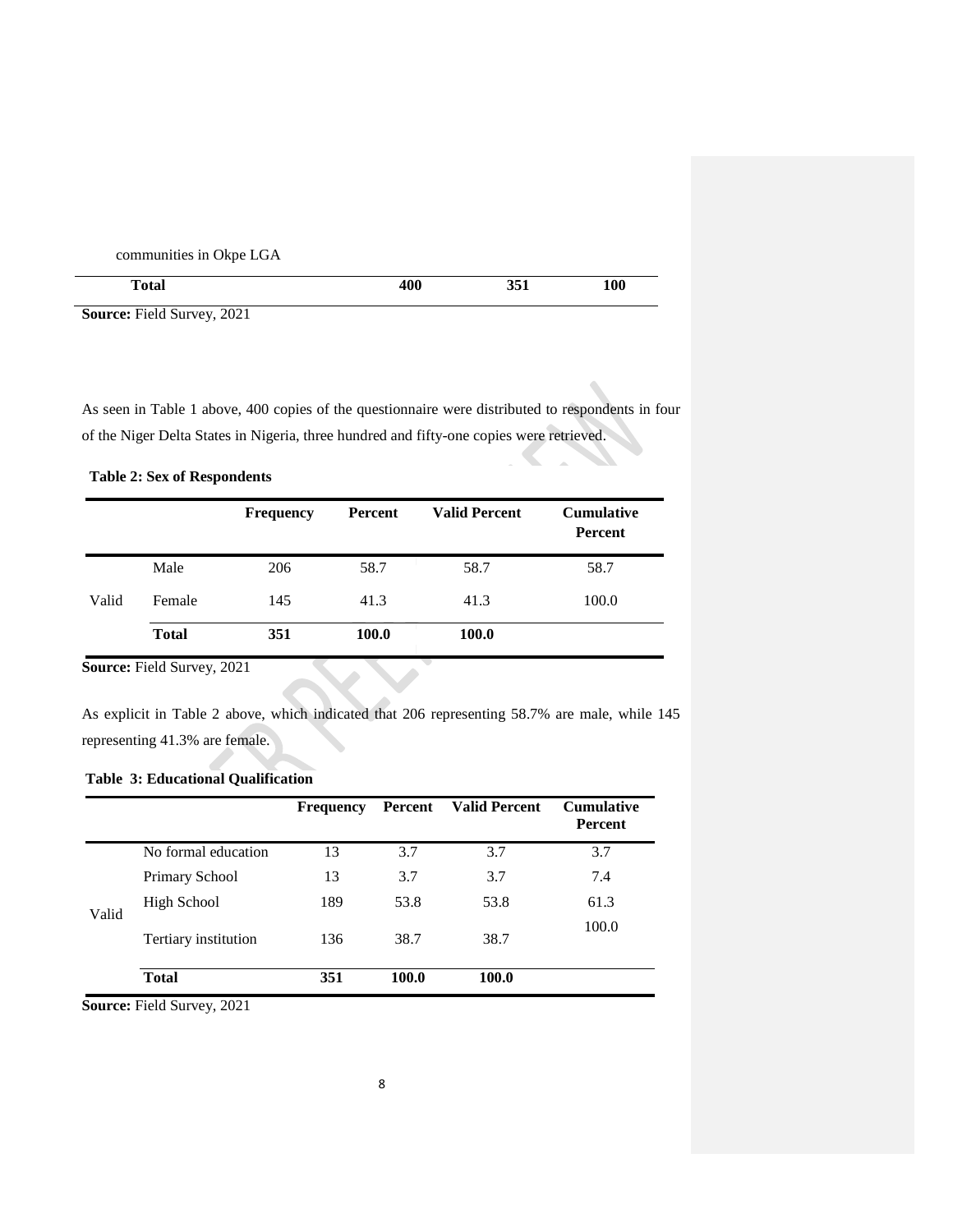As shown in Table 3 above, showing the educational qualification of respondents, according to the analysis, 13 of the respondents representing 3.7% have no formal education. 13 of the respondents representing 3.7% have primary education. 189 of the respondents representing 53.8% have attended high school, while 13 of the respondents representing 3.7% have attended tertiary institutions.

# **Univariate Analysis of the Study**

**Table 4: Effects of climate change in Niger Delta**

|                         | <b>Descriptive Statistics</b> |                |                    |             |                          |
|-------------------------|-------------------------------|----------------|--------------------|-------------|--------------------------|
|                         | N                             | <b>Minimum</b> | <b>Maximu</b><br>m | <b>Mean</b> | Std.<br><b>Deviation</b> |
| Increase in temperature | 351                           | 1.00           | 5.00               | 2.7977      | 1.14971                  |
| Health challenges       | 351                           | 1.00           | 5.00               | 2.6325      | 1.02203                  |
| Flooding and erosion    | 351                           | 1.00           | 5.00               | 2.6895      | 1.04081                  |
| Local economy           | 351                           | 1.00           | 4.00               | 2.0769      | .80874                   |
| Sea level rise          | 351                           | 1.00           | 5.00               | 2.7009      | .85789                   |
| Heavy rainfall          | 351                           | 1.00           | 4.00               | 2.4359      | .65095                   |
| Valid N (listwise)      | 351                           |                |                    |             |                          |

**Source:** Field Survey, 2021

The frequency above indicated 351 circumstances of missing case in all the matters in regards to alteration in weather conditions in the region. The mean scores were that characterized the central tendency were confirmed. The data represent the response pattern of the statement posed to the respondents. First item ascended on a five-point Likert scale indicated respondents were affirmative that the adverse impact of weather alteration can manifest in the form of increased in temperature based on the modest mark of 2.798. Second item ascended on a five-point Likert scale indicates respondents were affirmative that the effect of climate change can be manifest as health challenges is based on the modest mark of 2.633. Third item ascended on a five-point Likert scale indicates respondents were affirmative that the effect of climate change can be manifest as flooding and erosion is above the modest mark of 2.690. Fourth item ascended on a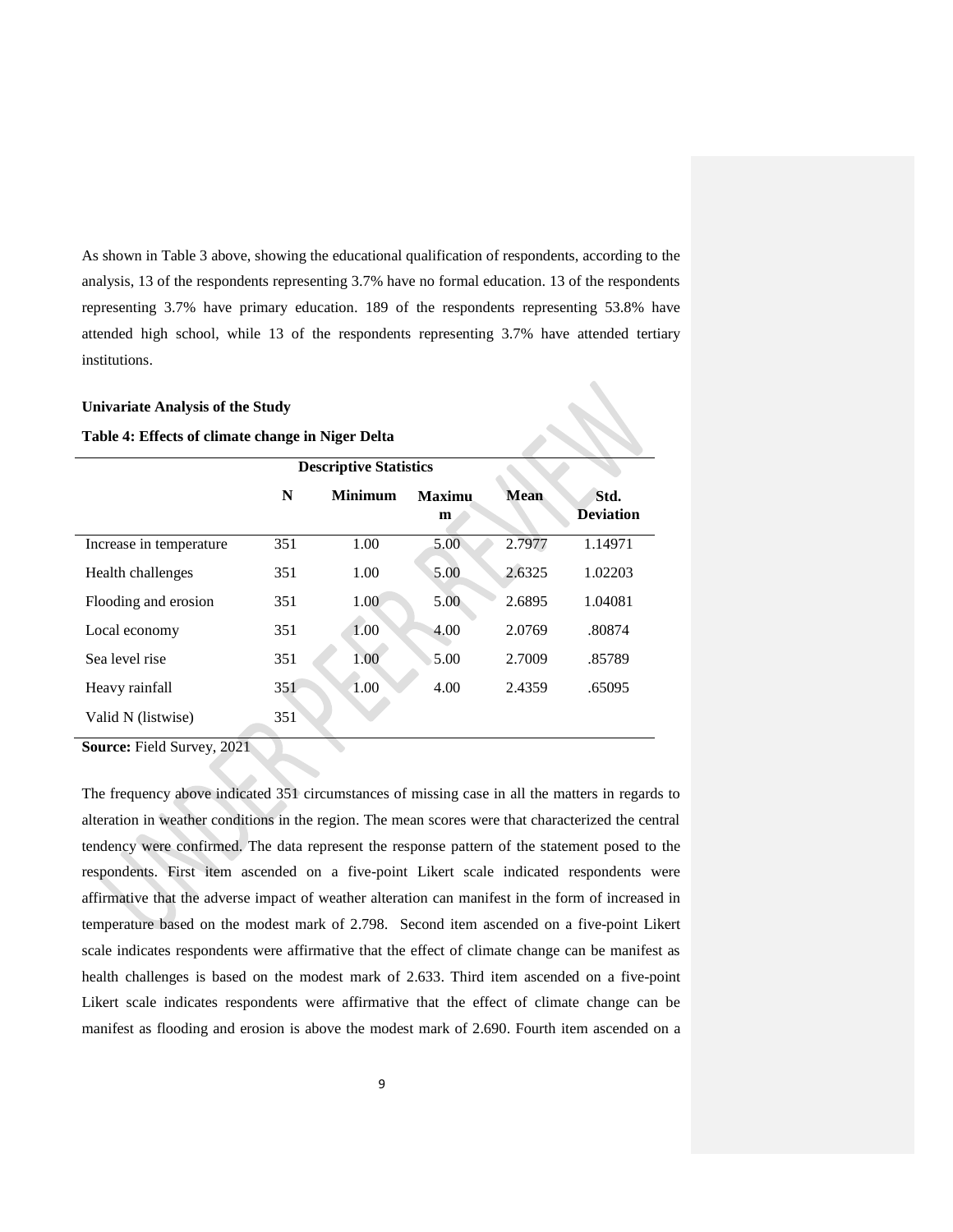five-point Likert scale indicates respondents were affirmative that the effect of climate change can affect the local economy is based on the upshot of the low mark of 2.077. Fifth item ascended on a five-point Likert scale indicates respondents were affirmative that the effect of climate change can be manifest in sea level rising is based on the outcome of the modest mark of 2.701. Sixth item scaled on a five-point Likert scale indicates respondents were affirmative that the adverse impact of climate change could manifest in the form of heavy rainfall is based on the low mark of 2.436.

## **Test of Hypothesis**

|                                       |                            | <b>Protracted Oil-</b><br><b>Related</b><br><b>Conflicts</b> | <b>Increased the</b><br>Degree of<br><b>Greenhouse Gas</b><br><b>Emissions</b> |
|---------------------------------------|----------------------------|--------------------------------------------------------------|--------------------------------------------------------------------------------|
|                                       | <b>Pearson Correlation</b> | 1                                                            | $.240**$                                                                       |
| Protracted oil-<br>related conflicts  | Sig. (2-tailed)            |                                                              | .000                                                                           |
|                                       | N                          | 351                                                          | 351                                                                            |
|                                       | <b>Pearson Correlation</b> | $.240**$                                                     | 1                                                                              |
| Increased degree<br>of greenhouse gas | Sig. (2-tailed)            | .000                                                         |                                                                                |
| emissions                             | N                          | 351                                                          | 351                                                                            |

**Table 5. Indicating protracted oil-related conflicts and increased in the degree of greenhouse gas emissions**

\*\*. Connection is vital at the 0.01 level (2-tailed).

**Source:** Field Study, 2021

The outcome of the table expressions that protracted oil-related conflicts correlate with increased the degree of greenhouse gas emissions ( $r = 0.351$ ,  $p = 0.000 \le 0.001$ ). This indicates a bigger connection showing usual connections. The connection that happens within protracted oil-related conflicts and increased the degree of greenhouse gas emissions is revealed to be 0.01 at momentous levels. Concerning the yardstick detailed by Irving (2005) for accommodating either the null or alternative hypothesis, hence, we discard the null hypothesis as the figured output is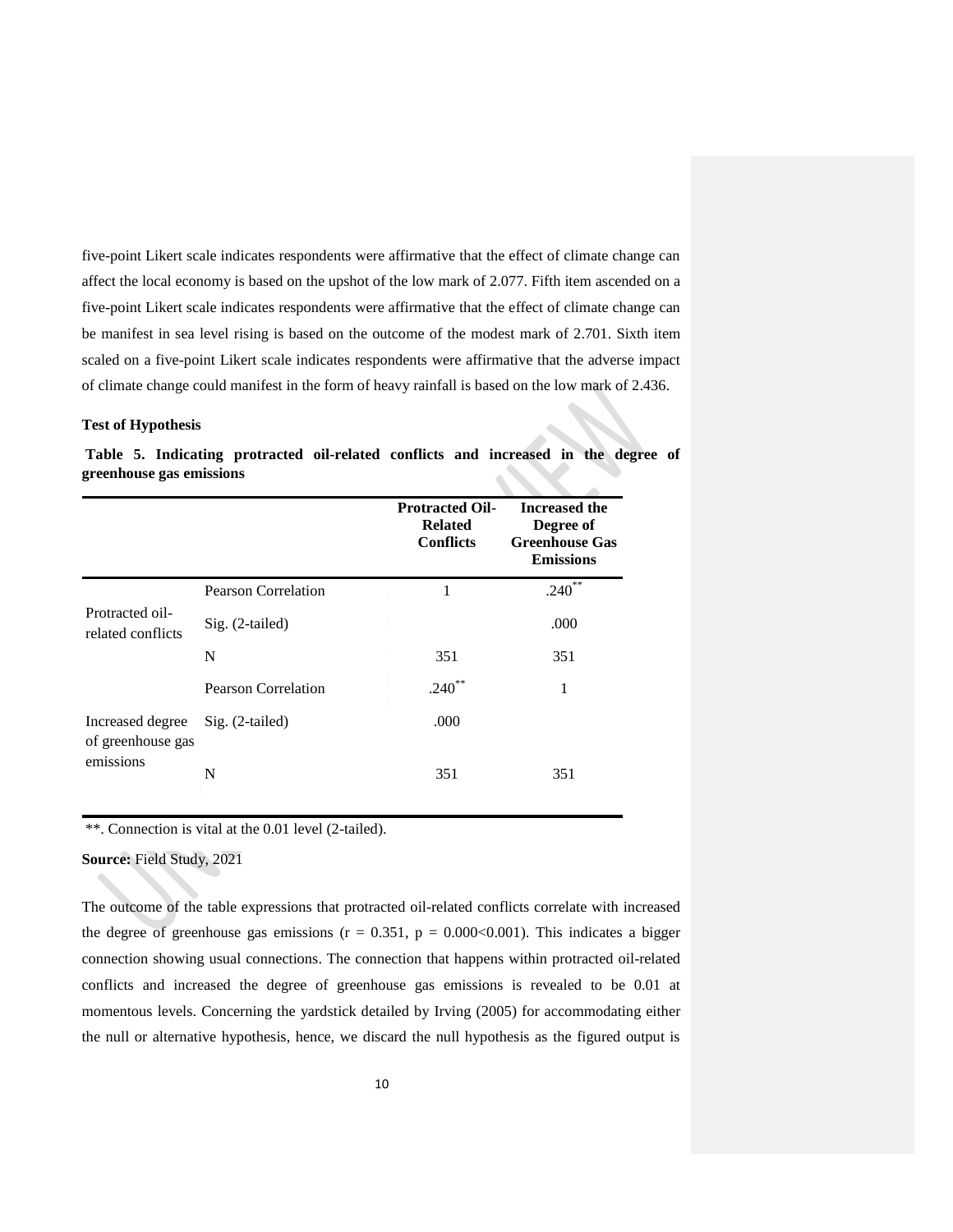bigger than 0.20, to be exact, r.351 is bigger than 0.20. Therefore, the alternative hypothesis is established. Therefore, it is empirically established that the Niger Delta inhabitants acknowledged that conflicts emanating from the anthropogenic activities have contributed to greenhouse emission leading to climate change in the Region.

#### **Discussion**

The result of the test of hypothesis revealed a higher relationship showing the normal connection. The connection that occurs within protracted oil-related conflicts and increased the degree of greenhouse gas emissions is revealed to be momentous at 0.01. Our findings revealed that climate change occasioned by oil exploration and exploitation has woefully impacted on the livelihood of the Niger Delta inhabitants, yet the oil-bearing communities lacked amenities such as schools, electricity, accessible roads, hospitals, drinkable water, among others. Hutchful (1985, p.115) noted that:

The oil wealth which has fueled development elsewhere in Nigeria has had a little transformational effect on the Rivers peasant and his rigorous environment. Transportation and communications are a major problem in the riverine areas. Owing to the topography and soft soils, the state has relatively few roads, and many communities are remote from the nearest all seasoned roads. The large creeks in the Delta constitute the main transport arteries, with both traditional dug-out canoes and motorized craft in use. Long distance journeys are slow and hazardous, often involving switches from the road to the creek and back to road transport. Good drinking water is also a major problem. In salt water areas where the water table is deep and expensive to tap, there is dependence on rainwater tables are deep and expensive to tap, there is dependence on rain and shallow well, which because of silt and clay soils tend to yield muddy water. Gastroenteritis (caused by poor drinking water) is pervasive in the riverine areas.

In the same vein, the former Governor of Rivers State, Chief Rufus Ada-George in a meeting with between the secretary of the Federal Government and oil-bearing communities in 1993 noted that:

The oil company workers on site live in comparative luxury, leisure and affluence, with the provision of electricity, potable drinking water and communication facilities, in well-laid camps or site-villages. In contrast, natives of the host communities remain in conditions that are strikingly deplorable (The Guardian, 1993).

The study revealed that the relationship between the multinational oil firms and oil bearing communities in the Niger Delta inhabitants became hostile leading to restiveness in the region. In the 1990s, there was an increase in environmental consciousness among the Niger Delta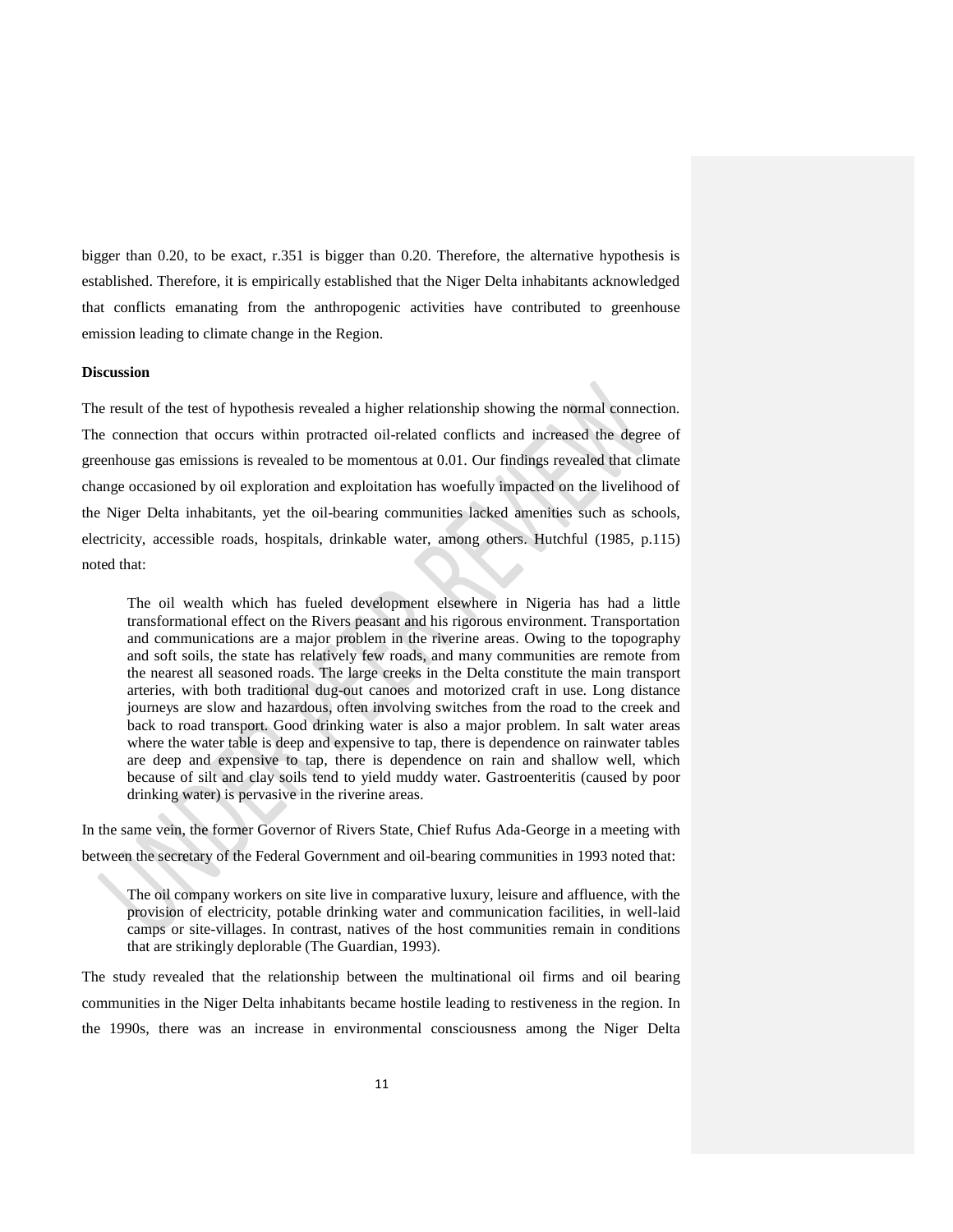inhabitants leading to various protests and emergence of ethnic based non-governmental organizations such as the Movement for the Survival of Ogoni People (MOSOP) which was at inception led by late Dr Garrick B. Leton and later Kenule Saro-Wiwa under whom the movement became far more renowned and internationalized, the Movement for the Survival of the Izon (Ijaw), Movement for Reparation to Ogbia (MORETO), Movement for Ethnic Nationality in the Niger Delta (MOSIEND), Council for Ikwerre Nationality Forum (CIN), Ijaw Ethnic National Rights Protection Organization of Nigeria (IENRPON), Ekpeye Ethnic Nationality Forum (EENF), Kokori Progressive Union (KPU) among others.

Given the above, ethnic minority resistance movements began to emerge in the region. The first was the formation of the Movement for the Emancipation of the Niger Delta (MEND). The MEND was formed by the Niger Delta inhabitants as a militia organization to protest against ecosystem degradation. Since the inception of MEND, several attacks on oil installations were carried out by them. For instance, after the April 2008 attack on oil installations in the region, and MEND put out statement claiming that they were behind the attacks (Bøås, 2011). MEND also attacked Warri-Escravos pipeline in the region. After the Amnesty Proclamation and subsequent Amnesty Programme organized for the militants, the Niger Delta region enjoyed the relative calmness. However, after the defeat of President Goodluck Jonathan during the 2015 presidential election in Nigeria, another group known as the Avengers commenced heavy bombardments on oil installations, which arguably contributes to greenhouse gas emission. These includes the blowing of the Bonny Soku Gas Line, which carries natural gas to the Nigeria Liquefied Natural Gas plant, and an independent power plant at Gbaran the devastating attacks on the Trans Forcados Pipeline (TFP), the blowing up the Chevron Valve Platform situated in Warri, Delta state; the attack on the Chevron Well D25 in Abiteye feeding the Warri and Kaduna refineries (Onuoha,2016). Adunbi (2018) argued that:

Reclaiming land and control of resources located in these enclaves is central to the overall struggle of many of the groups that claim to represent the Niger Delta people. The long history of contestation has enabled the emergence of a form resource politics that continues to define and redefine the relationship of the local people to land, oil and political configurations within and outside Nigeria, since the time of Isaac Adaka Boro, continuing through the time of Ken Saro Wiwa and now to the period of armed rebellion by MEND and NDA.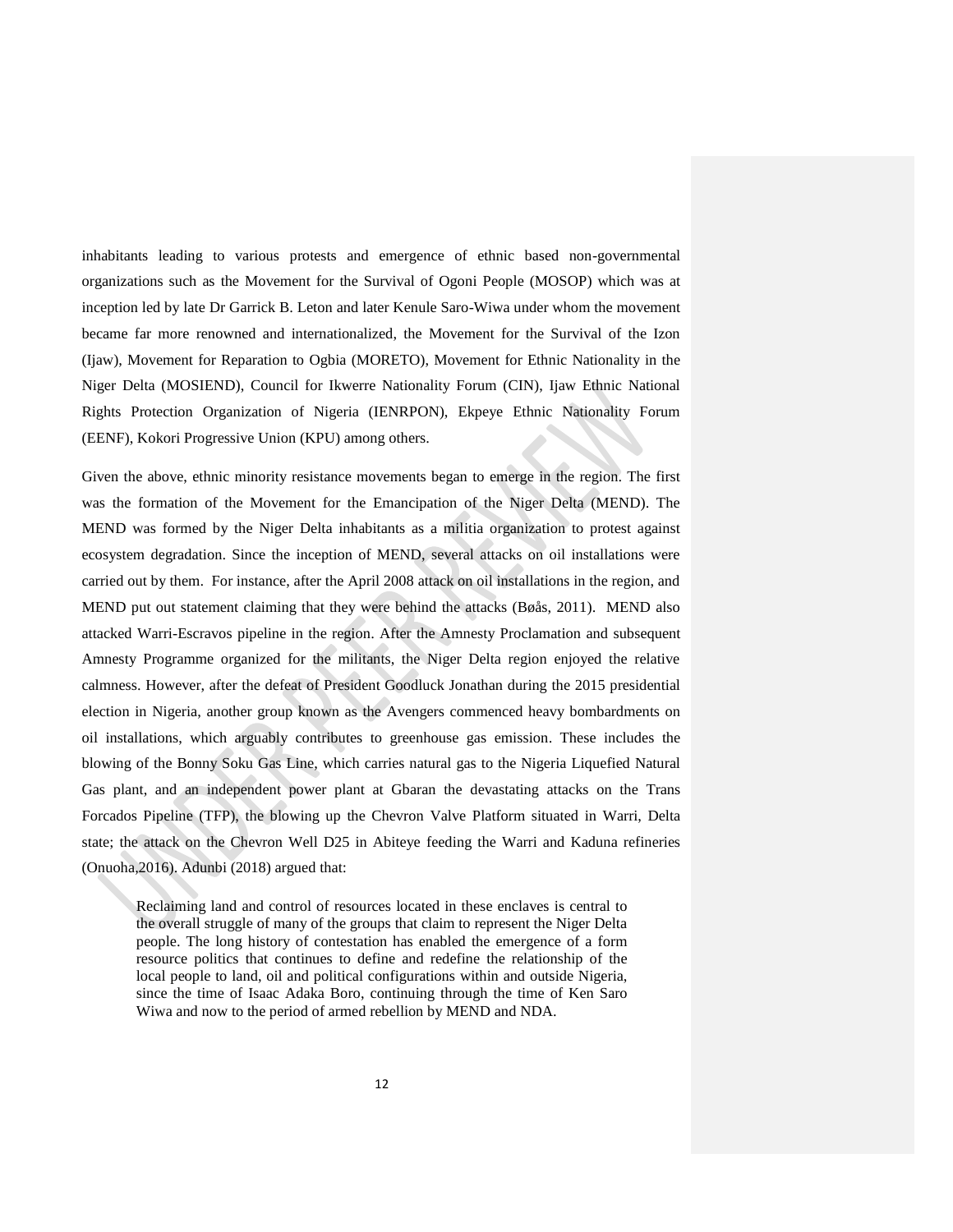Beside the attacks on oil installation, one significant feature in the actions of MEND during the period of the struggle was that it accelerated greenhouse gas emission into the atmosphere in the Niger Delta region through artisanal refining. The struggle gave rise to the emergence of the artisanal refining of crude oil syphoned from the NNPC oil pipelines, especially in where the militants had a relative dominance and unfettered access to oil facilities in the region. *Ab initio,*  MEND had strategized to indulge in artisanal refined as a source of funds to sustain the struggle against the Nigerian state. The artisanal refining is an illegal cooking of crude oil through the use of local resources and skills to get various petroleum products. The artisanal refiners met the local needs of the communities cut off from commercial supplies of petroleum products in the region. The enterprise became an opportunity to raise funds to sustain the struggle against the Nigerian state. These include cheap diesel, fuel and kerosene.

From our findings, the process of the cooking of the oil produces carbon dioxide, which circulates into the atmosphere in the creek. Besides, the process also leads to mass deforestation because mangroves and other trees were cut down and used as firewood - providing energy for the cooking of the crude. They also clear the mangrove forest where the cooking and the local fractional distillation of crude oil into the various products takes place. At present, there are over 217 local refineries located within the coastal community's south of Port Harcourt; whose concentration of crude oil produces huge smoke and particulate matter in the atmosphere (Giadon, 2018). The artisanal refining of crude oil increases greenhouse gas emission, thereby increasing the level of temperature leading to variation in the climatic condition.

The artisanal refining of crude oil is contrary to the Hydrocarbon Act of 1965. The Hydrocarbon Act of 1965 disallowed any individual to refine crude oil. Hence, the Federal Government deployed security agents that monitor the activities artisanal refining. However, findings revealed that the security agents rather that arrest the culprit resort to handling the situation unprofessionally through consistent bombardments and indiscriminate burning of the artisanal refining camps leading to increase in greenhouse gas emission in the region.

Some of the respondents interviewed disclosed that each time the bombardment was carried out by the agents of the Nigerian State, there was thick smoke and fire that lasted for hours, possibly few days, except the fire was quickly extinguished by the oil companies. Some of the bombardments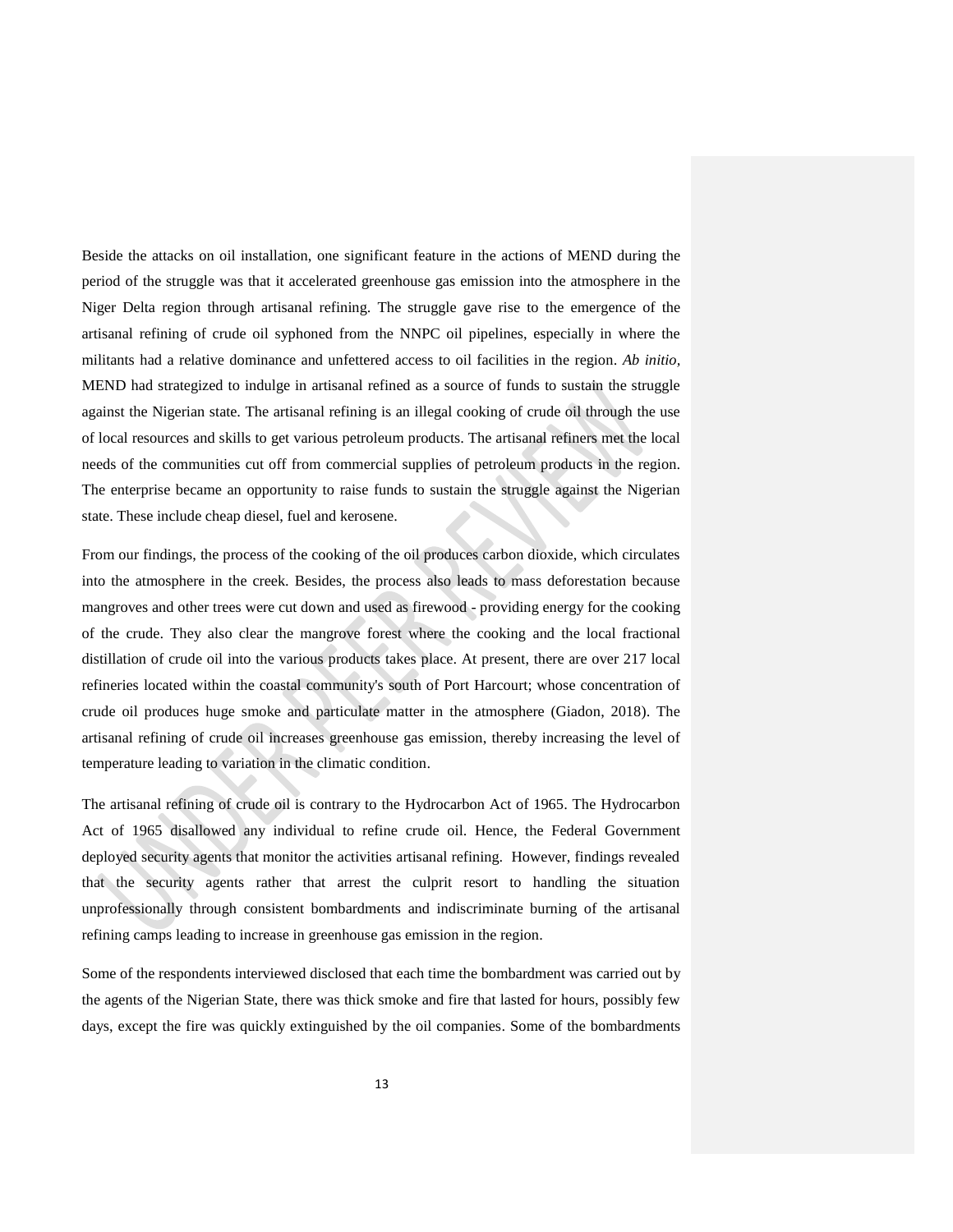were carried out with helicopters or other means. Bøås (2011) asserted that "all social relations between groups and interests in the Delta region revolve around oil and oil revenue."

From the findings, the aftermath of anthropogenic conflicts is the increase of greenhouse gas emission into the atmosphere leading to the depletion of ozone layer which protect the earth from direct sun-ray. The depletion of ozone layer has resulted in increase in temperature in the Niger Delta region. The region has also experienced increase in poverty, death rate, sea-level rise, and scarcity of water, and heavy rainfall, occasioned by alteration in the weather conditions.

## **Concluding Remarks**

The study explored the relationship between the multinational oil firms and oil-bearing communities in the Niger Delta inhabitants. This relationship became hostile leading to protracted conflict between the multinational companies back by Nigerian State and the agitators in oil bearing communities. These groups (MEND and AVENGERS) carried out several attacks on oil installations, which undisputedly contributed to the increase in greenhouse gas emission into the atmosphere. To sustained the struggle against the Nigerian State, MEND launched an artisanal refining of siphoned crude oil from NNPC pipeline. However, the security agents deployed by the federal government to monitor the activities artisanal refining resorted to handling the situation unprofessionally through consistent bombardments and indiscriminate destruction of the artisanal refining camps leading to an increase in greenhouse gas emission and depletion of ozone layer that protects the earth from direct sunray. The aftermath of the depletion of the ozone layer is the change in weather variation resulting in an increase in temperature, erosion and flood, health challenges, and poor agricultural harvest.

## **Recommendations**

- i. The State should ensure equitable distribution of petrodollar, which is considered as the major reason for the emergence of social conflict in the Region. Towards addressing the above, the Federal Government should implement fiscal federalism as was enshrined in the 1960 and 1963 Constitutions of the Federal Republic of Nigeria.
- ii. The federal government should award modular refining operational licenses to qualified Niger Delta inhabitants that would reduce the degree of greenhouse gas emission emanating from the artisanal refining of crude oil in creeks.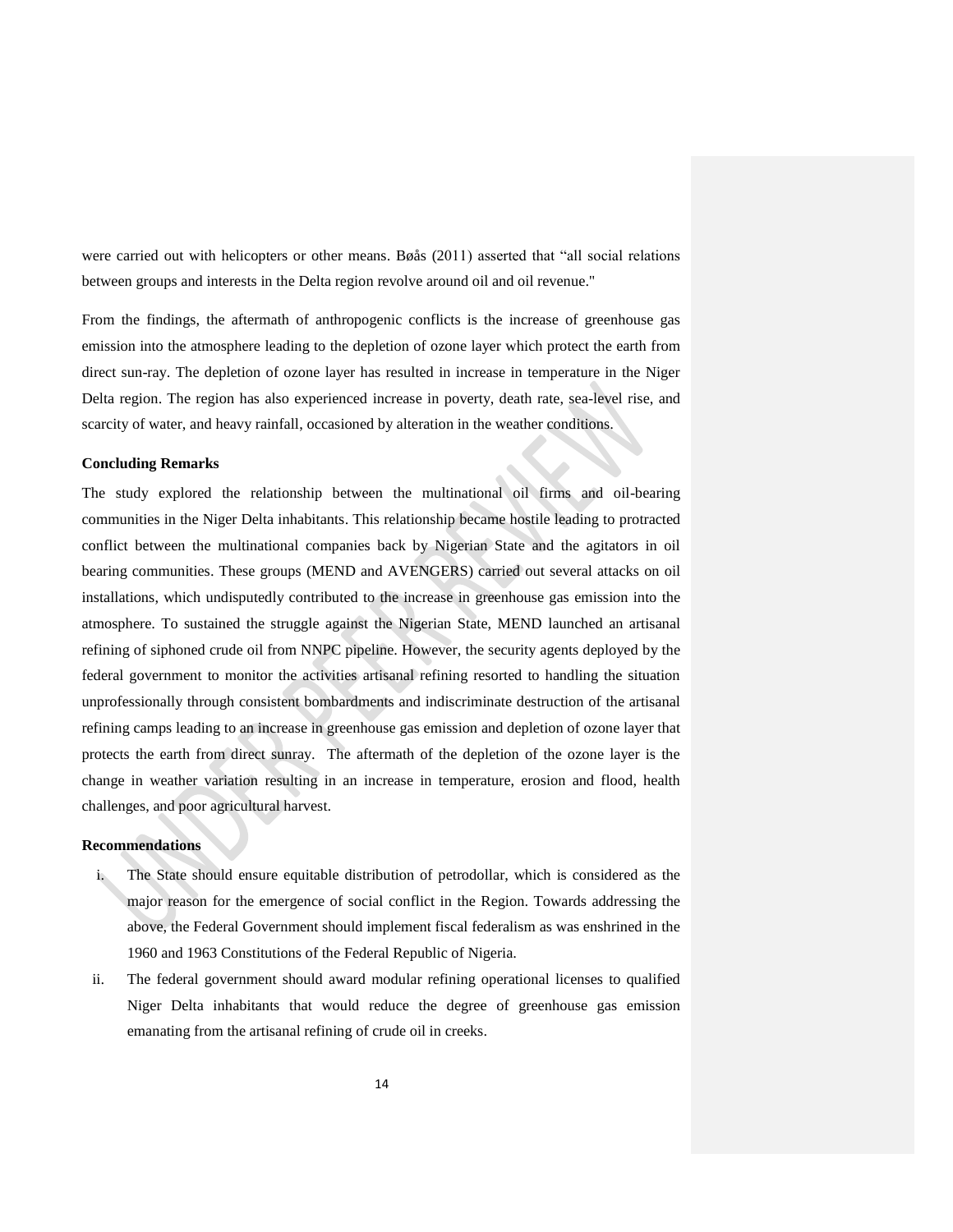iii. The federal government should ensure that security agents deployed to Niger Delta region

to monitor artisanal refining undergo various trainings on how to destroy artisanal refining equipment.

#### **COMPETING INTERESTS DISCLAIMER:**

Authors have declared that no competing interests exist. The products used for this research are commonly and predominantly use products in our area of research and country. There is absolutely no conflict of interest between the authors and producers of the products because we do not intend to use these products as an avenue for any litigation but for the advancement of knowledge. Also, the research was not funded by the producing company rather it was funded by personal efforts of the authors.

# **Reference**

- Adunbi, O. (2018). Oil Extraction and the Construction of a National Treasure. In A. Carl LeVan and Patrick Ukata: The Oxford Handbook of Nigerian Politics. United Kingdom. Oxford University Press.
- Azaiki, S. S. (2009). *The Evil of Oil.* Ibadan, Nigeria. Y-Books
- Barker, R, G., Dembo, T. & Lewin, R. (1941). *Studies in topological and vector psychology. Experiments on regression and frustration.* No. 2. New series. Iowa City: Iowa Univ. Pub.
- Berkowitz, L., Lepinski, J. P., & Angulo, E. J. (1969). Awareness of own anger level and subsequent aggression. Journal of Personality and Social Psychology, 11(3), 293-300. Retrieved on 2019/06/17 from: http://dx.doi.org/10.1037/h0027037
- Breuer, J. & Elson, M. (2017). Frustration-aggression theory. In Sturmey, P. (ed) *The Wiley Handbook of Violence and Aggression.* Chichester, West Sussex, UK: John Wiley & Sons Pub. Retrieved on 2019/06/17 from: https://www.researchgate.net/publication/321776001\_Frustration-aggression\_theory
- Bøås, M. (2011). 'Mend Me': The Movement for the Emancipation of the Niger Delta and the empowerment of violence. Cyril Obi and Siri Aas Rustad (eds), Oil and insurgency in the Niger Delta Managing the complex politics of petro-violence. London. Zed Books
- Dollard, J. Doob, L. W. Miller, N. E. Mowrer, O. H. & Sears, R. R. (1939). Frustration and aggression. New Haven: Yale University Freer Pub.
- Dobbs, R. (2013). The Economics and Geo-Politics of Natural Rresources. Colombia. Colombia University Press.
- Giadom, F.D. (2018). *The Port Harcourt 'Black Soot' Phenomenon: Causes and Effects on Public Health and Environment.* Department of Geology, University of Port Harcourt. A paper presented at the Port Harcourt Clean Summit, Elkan Terrace Hotels,  $27<sup>th</sup>$  June.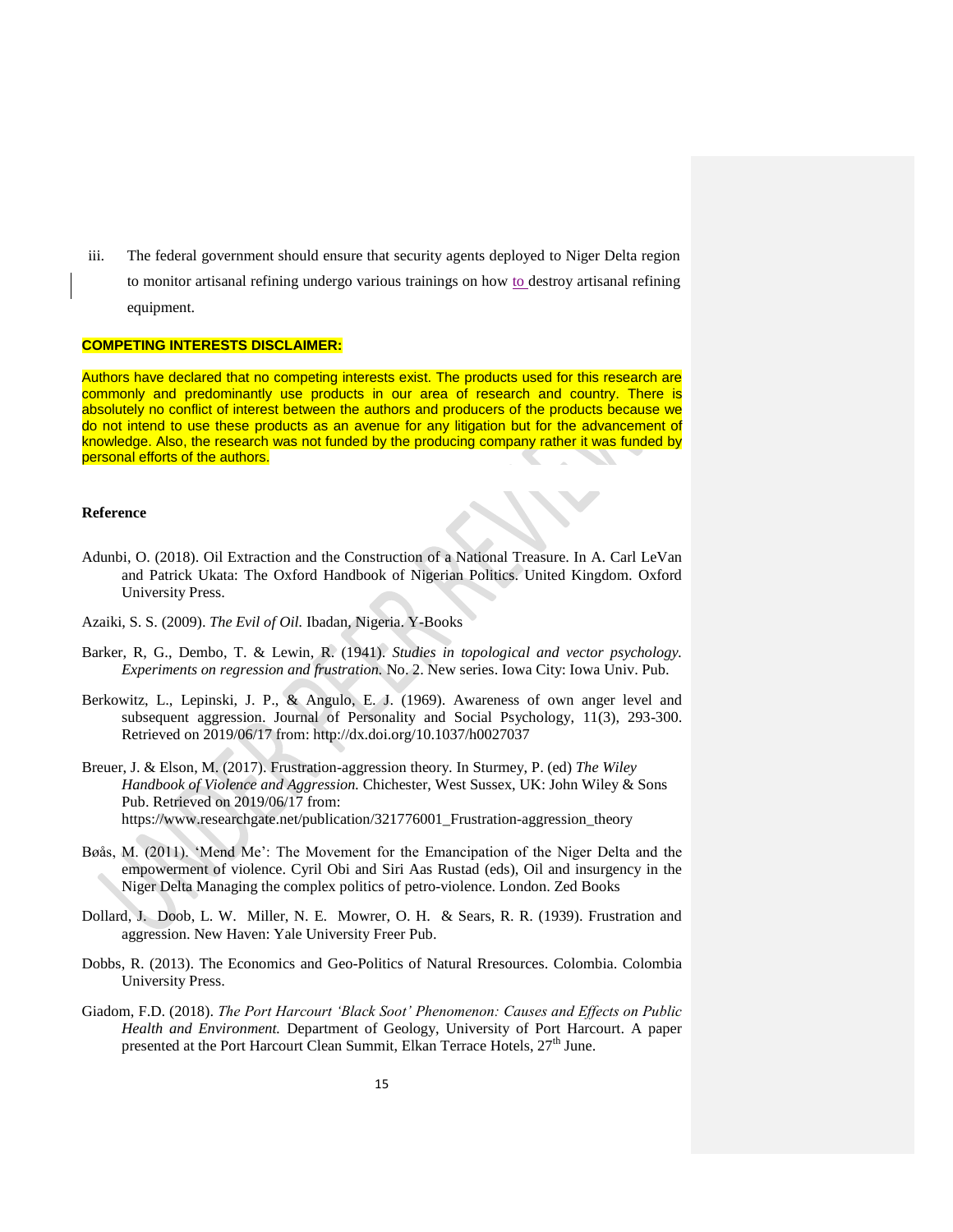- Harris, J.M., Roach, B. & Anne-Marie, C. (2017). The Economics of Global Climate Change. *Global Development and Environment Institute Tufts University*. Medford. Retrieved from: on 2018/12/14 http://www.ase.tufts.edu/gdae/education materials/modules. htm.
- Henderson, R.M., Reinert, S.A., Dekhtyar, P. & Migdal, A. (2018) Climate Change in 2018: Implications for Business. *Harvard Business School Background Note 317-032*, October. Retrieved on 2018/12/14
- Hulme, M. (2009). *Why we disagree about climate change: Understanding controversy, inaction and opportunity*. Cambridge. Cambridge University Press.
- Hutchful, E. (1985). Oil Companies and Environmental Pollution in Nigeria. In C. Ake (Eds) *Political Economy of Nigeria*. London. Longman Pub.
- Ikanone, G. Egbo, M. Fyneface, D. F. Oduma, I. & Ebimondikonyo, E. (2014).*CRUDE BUSINESS: Oil Theft, Communities and Poverty in Nigeria.* Port Harcourt, Nigeria. Social Development Integrated Centre (Social Action) Pub.
- IPCC (2007). Climate Change 2007: Synthesis Report. Contribution of Working Groups I, II and III to the Fourth Assessment Report of the Intergovernmental Panel on Climate Change [Core Writing Team, Pachauri, R.K and Reisinger, A. (eds.)]. IPCC, Geneva, Switzerland.
- IPCC (2014). Climate Change 2014: Synthesis Report. Contribution of Working Groups I, II and III to the Fifth Assessment Report of the Intergovernmental Panel on Climate Change [Core Writing Team, R.K. Pachauri and L.A. Meyer (eds.)]. Geneva, Switzerland. IPCC Pub.
- Irving, S. (2005). Interviewing as Qualitative Research: A Guide for Researchers in Education and the Social Sciences, 3rd Edition. USA. Teachers College Press.
- Lulaja, P. (2010). The Spoils of Nature: Armed Conflict and Rebel Acees to Natural Resources. Peace in Africa , 18-47
- Mansoob, M. (2004). When does Natural Resource Abundance lead to a Resource Curse. Philadelphia: W.B Saunders Company
- Ogele, E.P.(2020). Climate Change and Human Security in Rivers State, Nigeria*. IJARIIE* Vol-6 Issue-2. Retrieved from: www.ijariie.com
- Ogele, E.P. (2021). Identity Conflict and Development Challenge in Nigeria's Fourth Republic, 2011-2020. *Saudi J. Humanities Soc Sci*, 6(3): 96-108
- Onuoha,F.C.(2016). The Resurgence of Militancy in Nigeria's Oil Rich Niger Delta and the Danger of Militarization. Al Jazeera Centre for Studies. Retrieved from: http://studies.aljazeera.net/en/
- Rahman, M. (2012). Climate Change: A Theoretical Review*. Interdisciplinary Description of Complex Systems,* Australia, 11(1). Retrieved on 2018/12/14 from: http// www. indecs.eu/2013/indecs2013-pp1-13.pdf